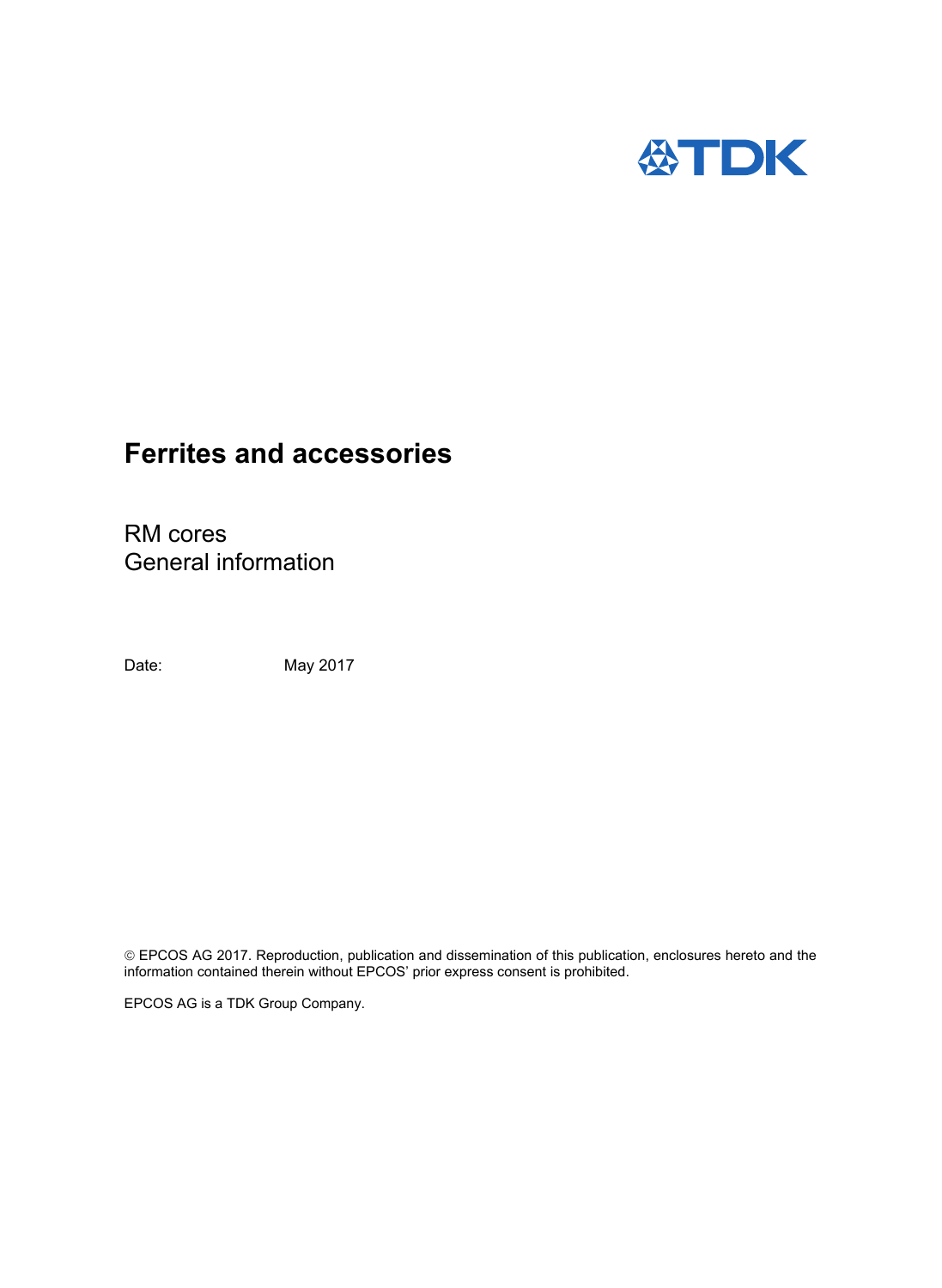

#### **RM cores**

#### **General information**

#### **1 General information**

The demand for coil formers with integrated pins for efficient winding gave rise to the development of compact RM (**R**ectangular **M**odular) cores. Furthermore, this design allows high PCB packing densities. RM coil formers and accessories are suited to automatic processing.

During assembly, RM cores are held in place by clamps which engage in recesses in the core base. The various clamping forces defined, which have been verified by EPCOS through measurements, are specified in the individual data sheets.

The core dimensions are matched to standard PCB grids. RM 6 means, for example, that the core with coil former fills a square basic area 6  $\times$  6 modules (1 module  $\cong$  2.54 mm) = 15.24  $\times$  15.24 mm<sup>2</sup>. The mainly used core sizes RM 4 through RM 14 are specified in IEC 62317.

# **2 Applications**

- Originally RM cores from Siemens (today EPCOS) were essentially designed for two major applications, i.e.
	- very low-loss, highly stable filter inductors and other resonance determining inductors (materials N48, M33 and K1) and
	- low-distortion broadband transmission at low signal modulation (materials T66, T38, T57, N30).

Even today there is still a high demand for RM cores suited to these applications.

- RM cores are increasingly required for power applications. For this purpose our core series made of materials N87, N97, N88, N96, N95, N92, N49 and PC200 (ungapped) is particularly well suited. Matching coil formers with larger pin spacings are available. RM cores without center hole (higher  $A<sub>l</sub>$  value and greater power capacity) are used for transformer applications.
- Our product range also includes low-profile RM cores, whose significantly reduced overall height makes them suitable for small-signal, interface and matching transformers and also for transformer and energy storage chokes in DC/DC converters with a high pulse rate (materials N87, N49 and PC200). The low-profile types are particularly suited for applications where the winding is printed onto the PCB and the core is fitted to the board from either side.
- In addition to conventional accessories, SMD coil formers are available for RM 4 LP, RM 5 and RM 6.
- RM cores with or without center hole can be supplied in any material on request.
- For power applications, particularly for compact energy storage chokes, we supply the RM 12 and RM 14 cores with optimized, strengthened base thickness.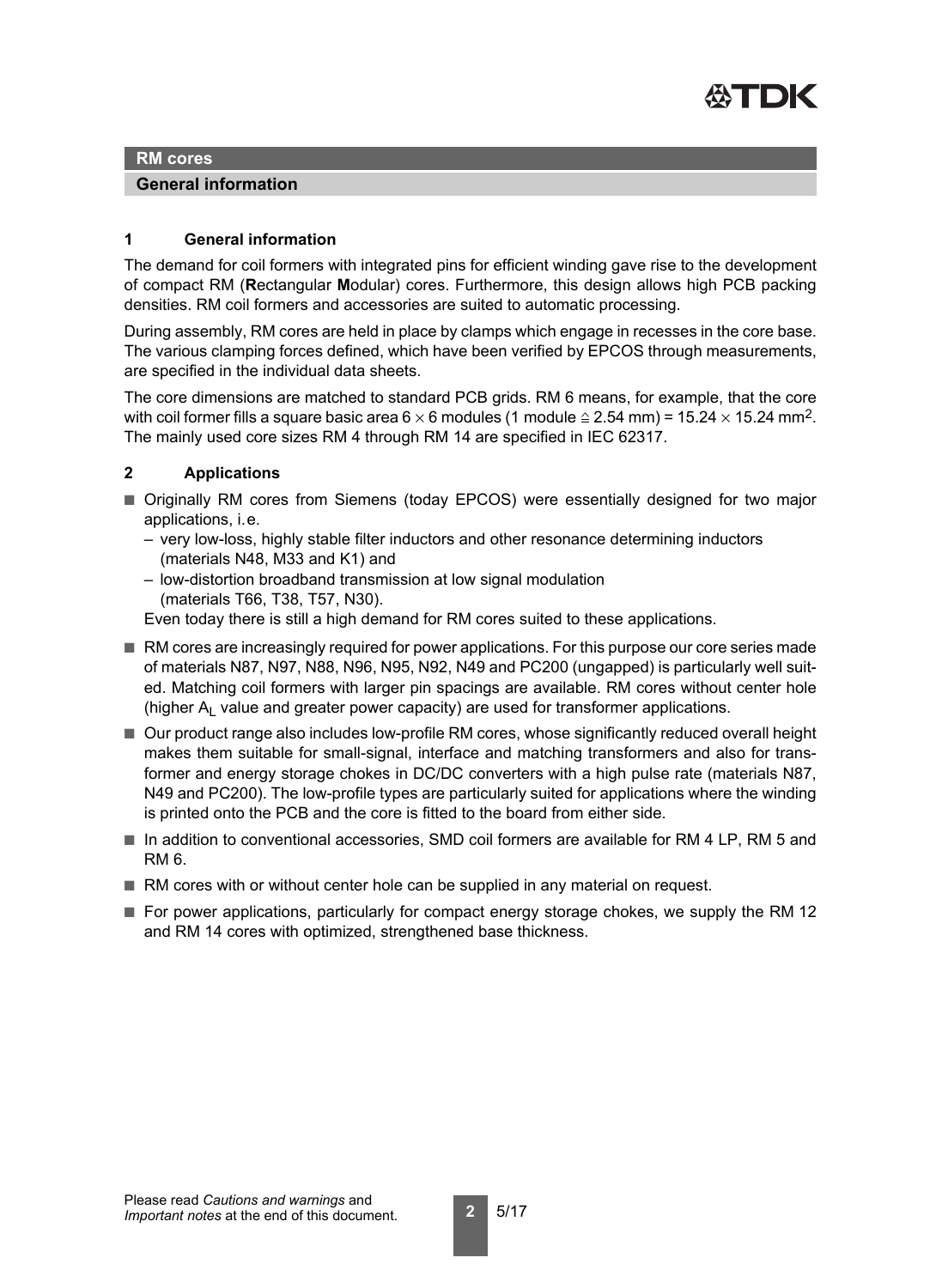

#### **RM cores**

# **General information**

# **3 Coil formers for automatic processing**

Automated manufacture is gaining more and more importance for the low-cost production of inductive components. The prerequisites are high-performance winding and assembly machines on the one hand, and suitable accessories on the other.

The new EPCOS RM coil formers were developed to meet this demand. These coil formers are not only matched to the versatile concepts of automation, but also offer advantages for manual winding. The essential improvements of the version optimized for automatic processing will be described in the following, taking the example of an RM6 coil former. The consistent utilization of these benefits will in most cases bring about a reduction of production costs for inductors and transformers.



➀ Squared pins or pin squared in the start-ofwinding area:

Secure restraint of the ends of the winding even with 2 to 3 winding corners; the winding process is considerably accelerated.

➁ Internal diameter slightly conical and highly accurate:

Easy and fast slipping-on and snug fit on the winding tools.

- ➂ Shortened wire guidance slots: Substantially higher flange breaking strength.
- ➃ Almost parallel flanges with minimum radii at the winding cylinder to the flange: Correct winding layers, more turns, neat and rapid winding.
- ➄ V-shaped slot in the pinless flange: Automatic loading and unloading of winding machine possible. Substantially more accurate fixing and arrangement of the coil formers.
- ➅ Lengthened wire catching nose: Leads all wires safely into the wire guidance slots, even at high winding speed.
- ➆ Pinless flange without marking: Substantially more accurate arrangement of the coil formers for winding and wrapping.
- ➇ Slot outlet stepped in height: Owing to the transfer of the wire crossing to the level of the slot, short circuit is prevented when soldering the ends of the winding to the pins.
- ➈ Insulation web: Improved insulation between the winding wires

Please read *Cautions and warnings* and *Important notes* at the end of this document.

**3** 5/17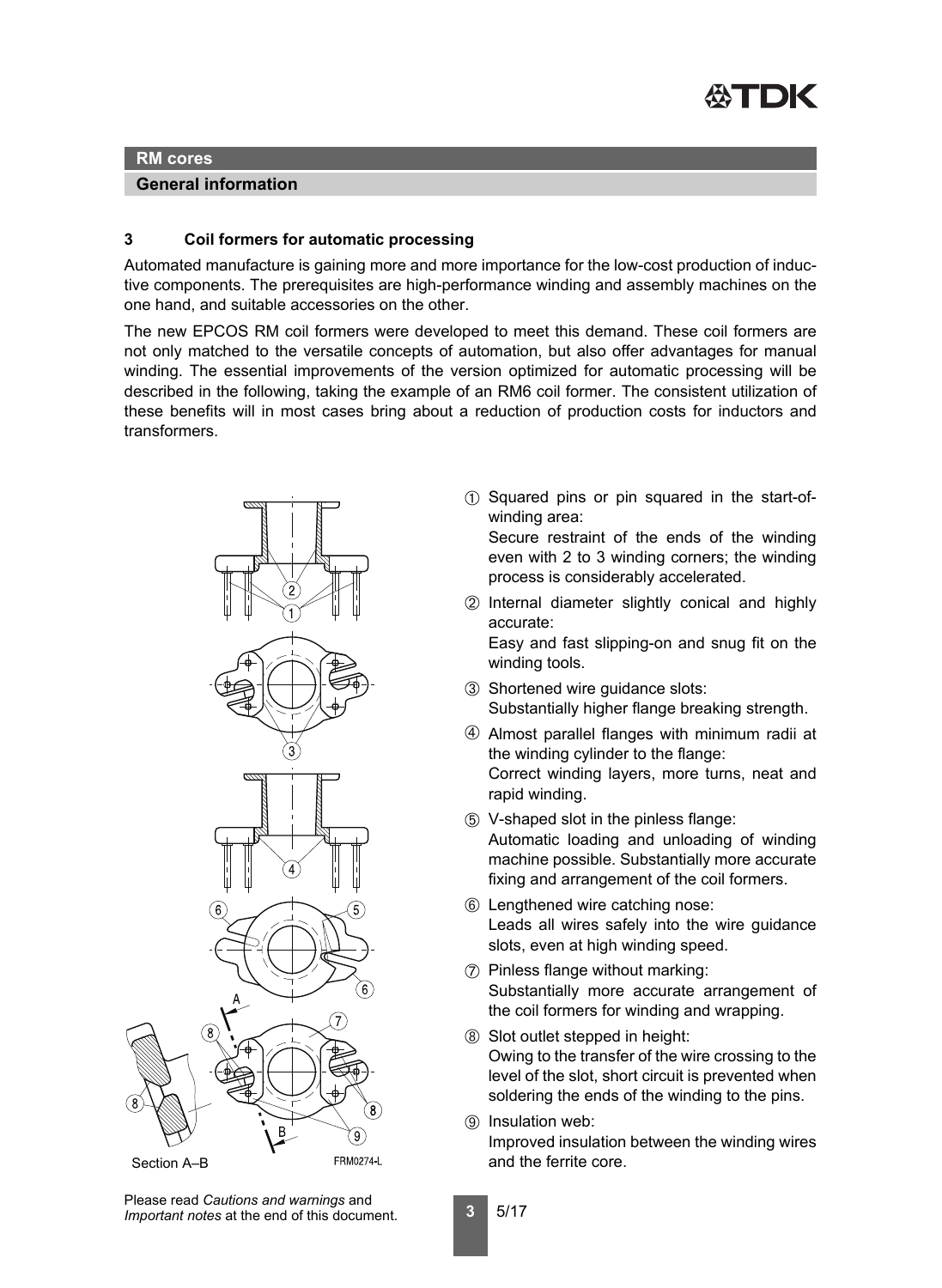

## **RM cores**

**General information**

## **4 Tolerances for RM cores**

The  $A<sub>l</sub>$  value tolerances for RM cores have consequently been defined with consideration of optimized process parameters for all materials with an initial permeability  $\mu_{\mathsf{i}}$  in the region of 2200 to 10000 as a step function (see figure below).

The "quantized"  $A<sub>l</sub>$  step values should preferably be used. They are still available in their respective lower tolerance ranges. Thus a tolerance of ±5% can be determined for a RM 8 made of N87 material for an  $A<sub>l</sub>$  value of 500 nH.

With this type of tolerance definition, EPCOS has defined standard  $A_L$  values and the associated tolerance for the first time. Based on initial permeability tolerance can be slightly lower or higher.